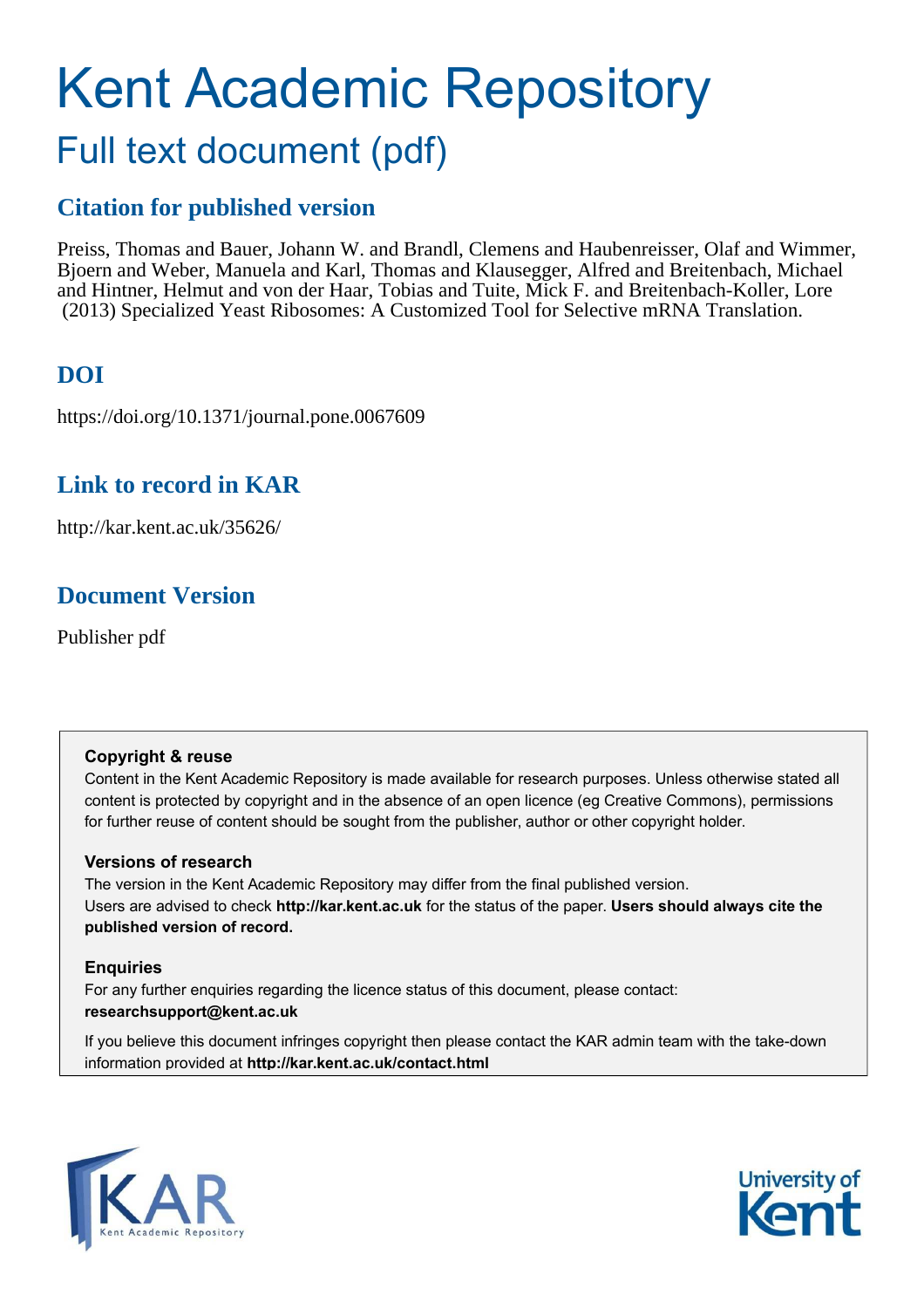## Specialized Yeast Ribosomes: A Customized Tool for Selective mRNA Translation

Johann W. Bauer<sup>1,29</sup>, Clemens Brandl<sup>19</sup>, Olaf Haubenreisser<sup>1</sup>, Bjoern Wimmer<sup>1</sup>, Manuela Weber<sup>1</sup>, Thomas Karl<sup>1</sup>, Alfred Klausegger<sup>2</sup>, Michael Breitenbach<sup>1</sup>, Helmut Hintner<sup>1,2</sup>, Tobias von der Haar<sup>3</sup>, Mick F. Tuite<sup>3\*</sup>, Lore Breitenbach-Koller<sup>1\*</sup>

1 Department of Cell Biology, University of Salzburg, Salzburg, Austria, 2 Department of Dermatology, General Hospital Salzburg/PMU, Salzburg, Austria, 3 Kent Fungal Group, School of Biosciences, University of Kent, Canterbury, Kent, United Kingdom

#### Abstract

Evidence is now accumulating that sub-populations of ribosomes - so-called specialized ribosomes - canfavour the translation of subsets ofmRNAs.Herewe usea large collection ofdiploid yeast strains, each deficient in one or other copy of the set of ribosomal protein (RP) genes, to generate eukaryotic cells carrying distinct populations of altered 'specialized' ribosomes. We show by comparative protein synthesis assays that different heterologous mRNA reporters based on luciferase are preferentially translated by distinct populations of specialized ribosomes. These mRNAs include reporters carrying premature termination codons (PTC) thus allowing us to identify specialized ribosomes that alter the efficiency of translation termination leading to enhanced synthesis of the wild-type protein. This finding suggests that these strains can be used to identify novel therapeutic targets in the ribosome. To explore this further we examined the translation of the mRNA encoding the extracellular matrix protein laminin  $\beta$ 3 (LAMB3) since a LAMB3-PTC mutant is implicated in the blistering skin disease Epidermolysis bullosa (EB). This screen identified specialized ribosomes with reduced levels of RP L35B as showing enhanced synthesis of full-length LAMB3 in cells expressing theLAMB3-PTCmutant.Importantly, theRPL35B sub-populationof specialized ribosomesleaveboth translation of a reporter luciferase carrying a different PTC and bulk mRNA translation largely unaltered.

Citation: Bauer JW, Brandl C, Haubenreisser O, Wimmer B, Weber M, et al. (2013) Specialized Yeast Ribosomes: A Customized Tool for Selective mRNA Translation. PLoS ONE 8(7): e67609. doi:10.1371/journal.pone.0067609

Editor: Thomas Preiss, The John Curtin School of Medical Research, Australia

Received October 11, 2012; Accepted May 25, 2013; Published July 8, 2013

Copyright: © 2013 Bauer et al. This is an open-access article distributed under the terms of the Creative Commons Attribution License, which permits unrestricted use, distribution, and reproduction in any medium, provided the original author and source are credited.

Funding: This work was funded by a grant from the Epidermolysis bullosa Society DEBRA (Austria P 147200 09) to JWB and LBK. The funders had no role in study design, data collection and analysis, decision to publish, or preparation of the manuscript.

Competing Interests: The authors have declared that no competing interests exist.

\* E-mail: M.F.Tuite@kent.ac.uk (MFT); Hannelore.koller@sbg.ac.at (LB-K)

**.** These authors contributed equally to this work.

#### Introduction

The ability to elevate the expression of a target protein without impacting on bulk mRNA translation is a key requirement of many current biotechnological processes and of certain biomedical intervention strategies. In the former case, the aim is to elevate the levels of recombinant protein expression to commercially feasible levels without harming the cellular machinery that ensures the protein is correctly folded and delivered in an authentic form. In the latter case, a wide range of human diseases can be treated by the directed suppression or enhancement of the levels of key disease-related proteins.

Presently, there are two major routes to modulating gene expression at the post-transcriptional level. One involves the manipulation of either the  $5'$  and  $3'$  non-coding regulatory sequences [1,2] or the coding sequences [3,4] of a target mRNA to be expressed endogenously or in a heterologous host. The second requires the application of chemical interventions such as antibiotics to inhibit pathogen, but not host-directed protein synthesis [5]. These two approaches are based on time-consuming, technological developments and are difficult to direct towards specific mRNA targets.

Recently, the ribosome has emerged as a potential target for delivering the desired, directed mRNA translation. The translating ribosome is assembled from two unequal subunits, each composed of ribosomal RNA (rRNA) and ribosomal proteins (RPs). The prokaryotic 70S ribosome consists of a 50S large subunit (LSU) and a 30S small subunit (SSU) [6,7] while the more complex eukaryotic ribosome consists of 60S and 40S subunits [8]. The eukaryotic and prokaryotic LSU and SSU are primed for mRNA translation by complex yet distinct translation initiation processes which generate the translationally competent ribosome. For several decades, it has been thought that during this process, all ribosomes serve as static translation platforms, receiving regulatory input from both general and mRNA-specific translation factors [9]. However, several lines of evidence now point to the possibility that sub-populations of ribosomes - specialized ribosomes - with intrinsically altered translational activity may actually exist in a cell and that these favour altered translation of a subpopulation of mRNAs.

The first evidence that substrate-specific sub-populations of ribosomes could exist emerged from the development of orthogonal ribosomes in prokaryotes [10] which are artificially engineered ribosomes that are able to operate alongside, but independently of, the endogenous ribosome pool. Such orthogonal ribosomes have served as a test bed to establish how variations in ribosomal RNA or specific RPs can enhance the incorporation of the rare amino acid selenocysteine [11], and to introduce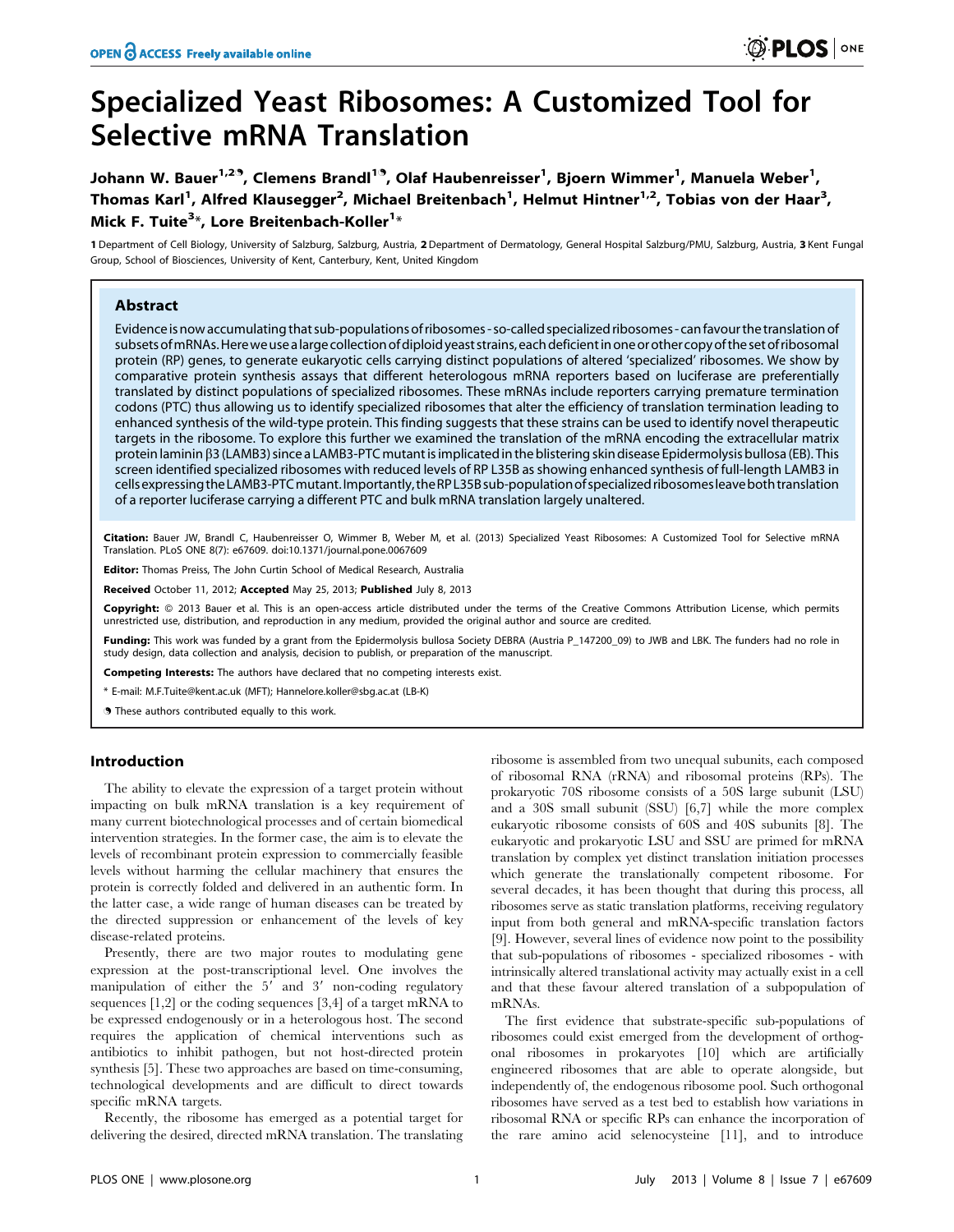

Figure 1. Yeast variant ribosome screen. (A) Five individual luciferase reporters were generated, all sharing identical promoter (ADH1P) and terminator (ADH1T) sequences. PTC codons (X) are depicted by a red arrow and the length of the coding sequence is indicated in base pairs. Cotransformed reporter pairs are indicated by the black arrows. NB: Not to scale. (B) Luciferase activity (relative light units) reports expression level of REN (yellow) and FF (green) reporters for the REN/FF, REN/FFPTC, REN/LA3FF and REN/LA3PTCFF reporter pairs. A possible change in reporter expression level between wild type strain and one of the 124 RP deletion strains (RPX/1rpx) is reported by an altered luciferase readout (red arrow). This allows the identification of specialized ribosomes for selected modulation of a target mRNA; in this example, the LA3PTCFF mRNA. doi:10.1371/journal.pone.0067609.g001

unnatural amino acids into proteins via evolution of a quadrupletdecoding ribosome [12]. They can also be used to perform structure-function studies of ribosomes [13].

These findings have triggered renewed interest in reports on the existence of specialized ribosomes in nature. For example, the prokaryotic ribosome under conditions where translation of bulk mRNA ceases, can initiate translation on leaderless mRNAs and translate them [14]. Functional studies employing the aminoglycoside kasugamycin, which inhibits general initiation of translation in bacteria, revealed that the drug induced loss of several RPs which then allowed for the structural changes in rRNA that were necessary for the specialized translation of leaderless mRNAs [15]. Further evidence that specialized ribosomes can be generated by structural rearrangements of the canonical ribosome has also recently emerged [16]. These authors identified the stress-induced endoribonuclease MazF, which removes a fragment of rRNA at the ribosomal decoding centre thereby generating a sub-population of ribosomes that can now selectively translate leaderless mRNAs both in vivo and in vitro.

The ability to generate specialized ribosomes through the partial loss of rRNA sequences or RPs is not unique to prokaryotes. For example, the yeast Saccharomyces cerevisiae ribosome serves as a prototypic model for exploiting natural strategies to engineer specialized ribosomes [17,18]. The yeast ribosome consists of a LSU made up of 25S, 5.8S and 5S rRNA and 46 RPs (RPs), and the SSU which contains the 18S rRNA and 32 RPs. Through an ancient genome duplication [19] 59 of the 78 yeast RPs are encoded by duplicated genes [20,21]. Furthermore, the extensive modification of rRNA and RPs is thought to assist ribosome biogenesis and structural integrity, respectively [22,23]. Currently, evidence is accumulating that these modifications may also serve a regulatory role in mRNA translation [24]. In addition, during evolution, the rRNAs have gained many extension segments, which may serve as instruments for specialized mRNA translation [25], while the most conserved sequence tracts are typically found in the core functional regions of the ribosome i.e. the A site of the SSU, where the triplets are decoded by the cognate aminoacyltRNAs (aa-tRNAs); the P-site of the LSU, where peptide bond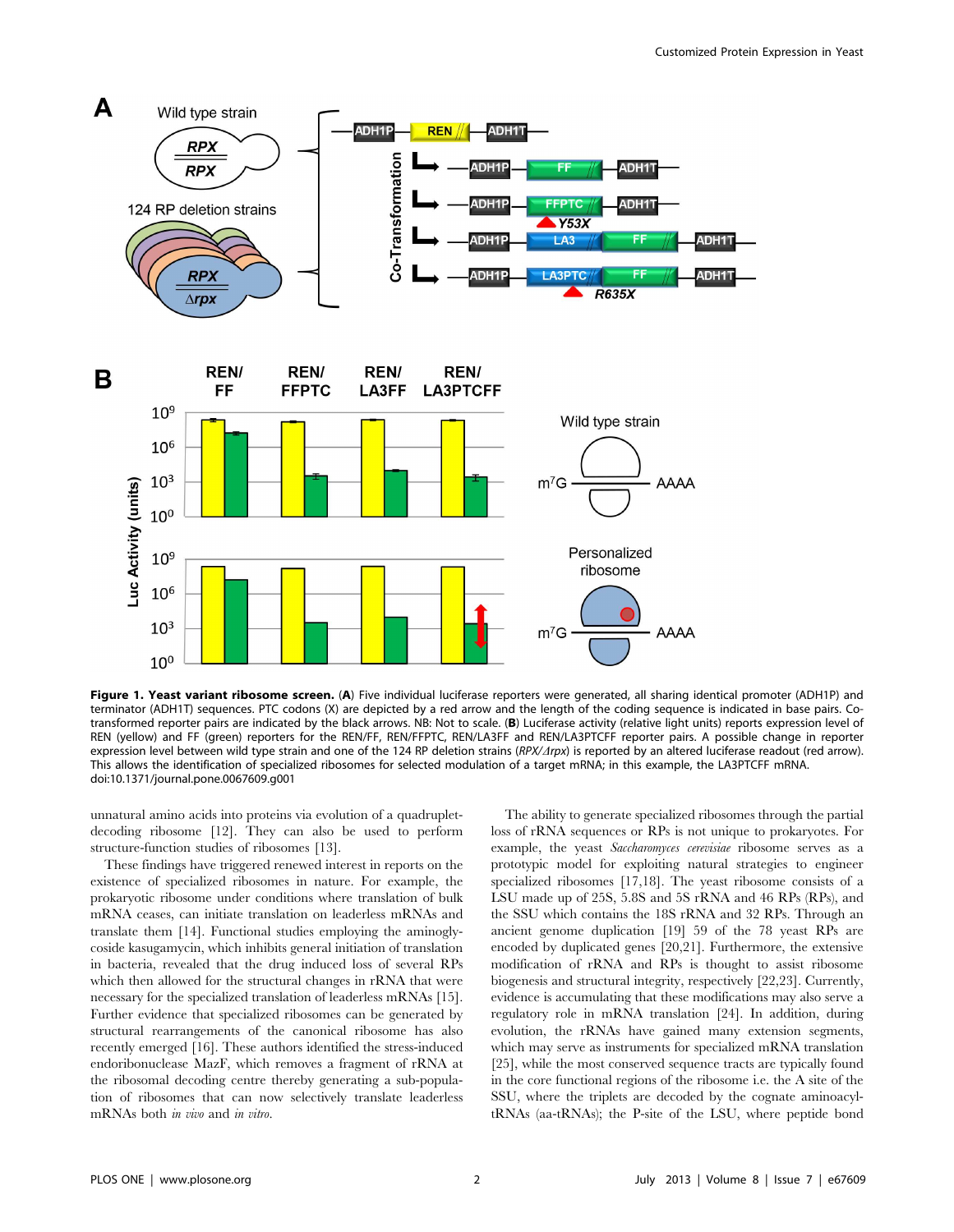Table 1. Luciferase levels in the wild type parent strain co-transformed with the various reporter constructs used in this study.

| Wild Type                          | Size      | Outlier        | Mean                    | <b>Std Dev</b> | <b>Std Error</b> | Max       | Min        | Median    |
|------------------------------------|-----------|----------------|-------------------------|----------------|------------------|-----------|------------|-----------|
| l FF.                              | 17        |                | 16086480,6              | 4724609,41     | 1145886,1        | 23804300  | 9526670    | 16007100  |
| <b>REN[FF]</b>                     | 17        |                | 218780647               | 59325599,4     | 14388571,3       | 332062000 | 152339000  | 212297000 |
| <b>Ratio FF/REN[FF]</b>            | 17        |                | 0,073                   | 0,00577        | 0,0014           | 0,08      | 0,0619     | 0,0754    |
| <b>FFPTC</b>                       | 18        | 0              | 3256,6                  | 1719,964       | 405,399          | 7216,36   | 953,946    | 2956,2    |
| <b>REN[FFPTC]</b>                  | 18        | $\mathbf 0$    | 156667167               | 28555052       | 6730490,31       | 212800000 | 121886000  | 151120000 |
| Ratio FFPTC/REN[FFPTC]             | 18        | 0              | 0,00002                 | 0,00000844     | 0,00000199       | 0,000035  | 0,00000769 | 0,0000189 |
| <b>LA3FF</b>                       | 18        | $\mathbf{0}$   | 10498,192               | 2550,23        | 601,095          | 16625,6   | 7133,19    | 10268,745 |
| <b>REN[LA3FF]</b>                  | 18        | 0              | 235116444               | 29864092.9     | 7039034,2        | 280782000 | 186504000  | 238958000 |
| <b>Ratio LA3FF/REN[LA3FF]</b>      | 18        | $\mathbf 0$    | 0,0000448               | 0,00000978     | 0,0000023        | 0,0000672 | 0,0000302  | 0,000043  |
| <b>LA3PTCFF</b>                    | 14        | 4              | 2605,625                | 1556,829       | 416,08           | 5313,34   | 577,717    | 2310,995  |
| <b>REN[LA3PTCFF]</b>               | 14        | $\overline{4}$ | 203772857               | 21433332,4     | 5728299,05       | 246684000 | 176643000  | 199546000 |
| Ratio LA3PTCFF/REN[LA3PTCFF]       | 14        | 4              | 0,0000128               | 0,00000795     | 0,00000213       | 0,0000288 | 0,00000293 | 0,0000113 |
| <b>Background FF signal (Mean)</b> | 50,266775 | times 10       | Limit of quantification |                | 502,66775        |           |            |           |
| Background REN signal (Mean)       | 178,78515 | times 10       | Limit of quantification |                | 1787,8515        |           |            |           |

doi:10.1371/journal.pone.0067609.t001

formation is catalysed; and the E-site, where the decharged tRNAs leave the ribosome.

Even the most highly conserved rRNA tracts may be functionally altered as cryo-electron microscopy and X-ray analysis of yeast ribosomes have shown that most RPs with long protrusions from the surface of the ribosome can reach down to the core rRNA functional regions. This makes RPs interesting candidates for functional modulation of rRNA tracts [26,27]. This observation, coupled with the fact that RPs with respect to number, sequence and position on the ribosome are highly conserved from yeast to man, makes RPs highly attractive candidates for studies on regulation of general and specialized mRNA translation in eukaryotes [28].

A new approach to the rational engineering of the efficiency of translation of specific mRNAs has recently emerged from a study of RP deficiencies in yeast that employed strains carrying single deletions in the 59 duplicated RP genes [17,29,30]. This revealed RP paralog-specific requirements for translation of selected mRNAs and led to the authors proposing a 'ribosomal code' whereby subsets of mRNAs might be translated by compositionally distinct 'specialized' ribosomes [17]. Importantly, reducing, but not eliminating availability of both single copy and duplicated RP genes in yeast does not necessarily impair overall ribosome function and viability although it can lead to distinct phenotypes [31,32]. Notably, ribosomal protein-mediated control of mRNA translation is also found in the mouse where a deficiency in the RP RpL38 generates a pool of ''specialized ribosomes'' that specifically affect the translation of a distinct subset of homeobox mRNAs during mouse development [33].

One unifying concept emerging from these reports of specialized ribosomes is that both artificially engineered ribosomes and the exploitation of naturally-occurring ribosome variants must be monitored and adapted to direct mRNA-specific translation, yet which does not compromise endogenous bulk translation that may lead to cell death [34,35]. One such approach is presented here, where we employ a collection of 124 diploid yeast strains in which one copy of one or the other of the yeast RP gene pairs has been deleted from the genome. Thus we are able to test single copy and duplicate RP genes as well as being able to assess possible differences exerted by reduction in either one of the paralogous RP genes. For each strain we evaluated the translation of two pairs of reporter mRNA based on Firefly (FF) luciferase with one member of each pair carrying a premature termination codon (PTC) mutation. In one pair the FF was fused in-frame to a human LAMB3 cDNA encoding the extracellular matrix protein laminin  $\beta$ 3 either without or with a PTC. A PTC mutant of LAMB3 has been implicated in the blistering skin disease Epidermolysis bullosa (EB). In addition all strains were engineered to co-express a wild type Renilla (REN) luciferase gene to provide an internal control. Using these reporters we describe the systematic screening of yeast cells, carrying individually altered ribosomes, for their ability to modulate the translation of individual luciferase-based reporter mRNAs. By so doing, we identify cells with specialized ribosomes and describe how the results of such a screen may be exploited in biotechnology, for directing increase in the translation of a specific heterologous mRNA, or how it can be used to guide the search for RP targets that can serve as a novel therapeutic target to induce specialized mRNA translation of a defective human disease gene.

#### Materials and Methods

#### Yeast Strains, E. coli Strains, Growth Media

In the yeast *S. cerevisiae*, the 78 RPs are encoded by 137 genes that include 19 single copy RP genes and 59 duplicated RP genes. 124 different diploid strains, heterozygous for deletions of one or other of most of the RP genes and viable under the culture conditions used in this study were obtained from the EURO-SCARF gene deletion collection (http://web.uni-frankfurt.de/ fb15/mikro/euroscarf) [36]. The remaining 13 strains could not be revived from long-term storage. Yeast and E. coli media, culture conditions and the manipulation of yeast and  $E$ . *coli* strains were as described previously [37]. The employed RP deletion strains (Table S1) were grown on yeast extract - peptone - dextrose (YPD) medium or defined YNB-based medium (SC) to provide the desired selective conditions.

#### Design and Cloning of Reporters

Parent vectors used were the yeast centromeric plasmids YCplac33 (URA3) and YCplac111 (LEU2) [38]. The luciferase reporters (Figure 1) were cloned in a modular fashion. Parent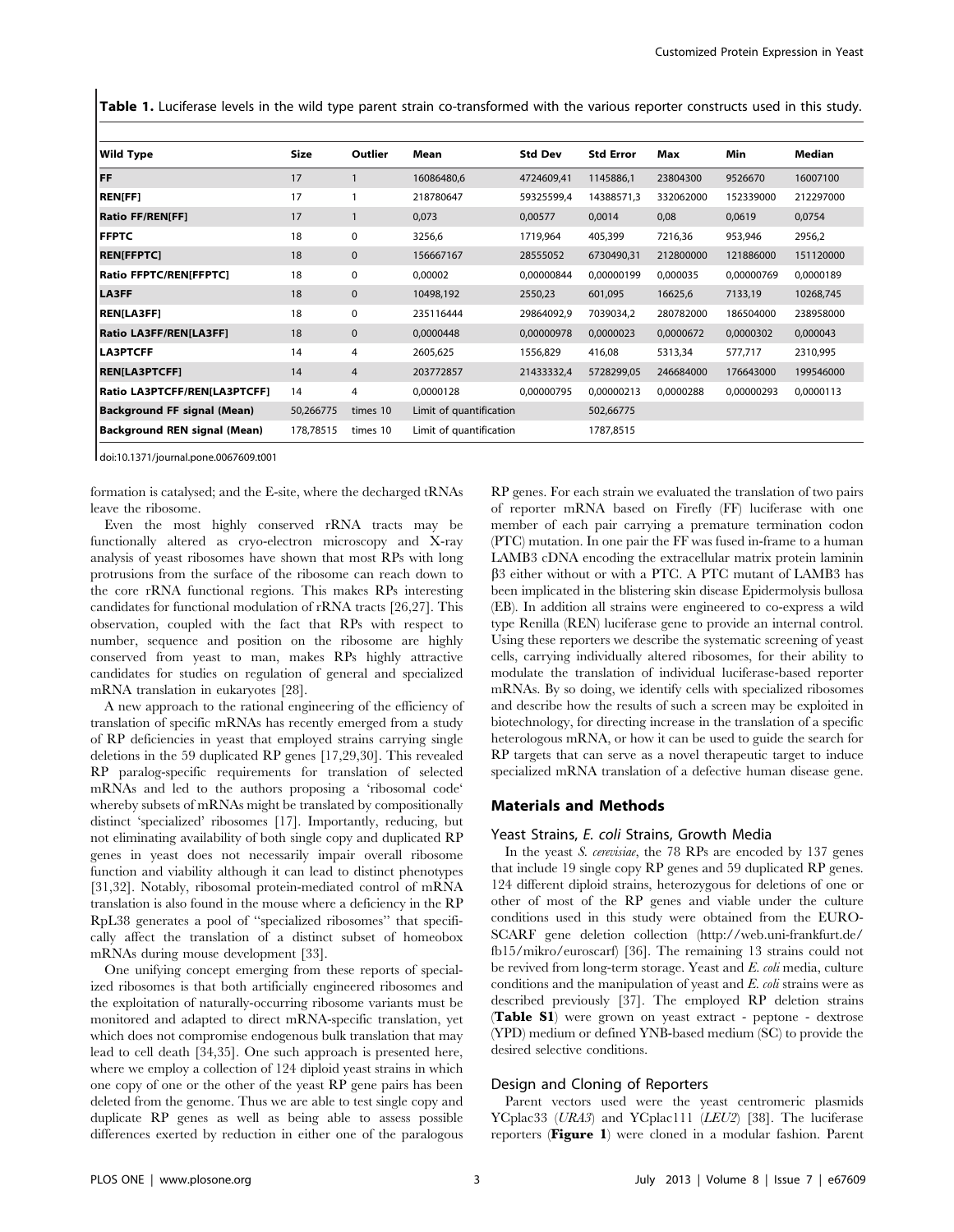

Figure 2. Luciferase expression profiles in 124 yeast strains each with a different individual specialized ribosome variant. The luciferase readouts of each of the four individual FF-based reporters, co-expressed with the REN reporter, are shown as follows: (A) FF/REN and FFPTC/REN; (B) LA3FF/REN and LA3PTCFF/REN. The luciferase readouts were monitored in all 124 yeast strains each with a different individual specialized ribosome variant, and sorted according to expression strength: lowest levels to the left, highest on the right. The REN profiles are shown in yellow and the individual FF-based reporters are shown in green. For each reporter spectrum the luciferase activities for the wild type parent strain are indicated as a red dot, the grand mean of the given spectrum of assays as a black dot and standard deviation of the grand mean as black triangles. doi:10.1371/journal.pone.0067609.g002

vector YCplac33 was manipulated to harbor the firefly luciferase (FF) reporter gene under control of the yeast ADH1 promoter and terminator sequences, and the resulting plasmid designated pLM162. This plasmid was then manipulated to harbor the LAMB3 FF fusion reporter (LA3FF) under the control of the yeast ADH1 promoter and terminator sequences to generate the plasmid pLM168.

YCplac111 was manipulated to harbor the REN luciferase reporter gene under control of the yeast ADH1 promoter and terminator sequences, respectively, and designated pLM164. The ADH1 promoter was PCR amplified from pGBKT7 (Clontech, Mountain View, CA, USA) with a forward primer (5' GGGA-CAAGCTTATCCTTTTGTTGTTTCCGGG 3'; HindIII restriction site shown in italics) and a reverse primer  $(5'$  GGGACCTG-CAGGATAGACATTGTATATGAGATAGTTGATTG-

TATGCTTGGTA 3'; PstI restriction site in italics) and cloned into YCplac33 via HindIII and PstI restriction sites, restoring the wild type sequence of *ADH1* promoter and resulting in the plasmid pLM160. The ADH1 terminator was amplified from pGBKT7 with a forward primer (GGGACGAGCTCGCCGCATAACTAG-CATAAC (SacI restriction site in italics) and reverse primer (5' GGGACGAATTCAAGCGTGCGTGCCGGTA-

GAGGTGTGGTCA 3'; EcoRI restriction site in italics), and cloned into plasmid pLM160 via SacI/EcoRI yielding plasmid pLM161.

The FF luciferase reporter was amplified from plasmid pGL4.10 (Promega Inc., Madison, WI, USA) with a forward primer (5' GGGACGGTACCGAAGATGCCAAAAACATTAAGAAGG 3';  $KpnI$  restriction site displayed in italics) and a reverse primer  $(5)$ GGGACGAGCTCTTACACGGCGATCTTGCCG 3': SacI restriction site in italics) and cloned into vector  $\text{pLM161}$  via  $\text{KbnI}/$ SacI, generating the reporter plasmid pLM162. The start and the stop codons of the FF ORF were excluded so that the FF reporter harbors an ATG start codon flanked by 5' ADH1 sequences and a stop codon followed directly by  $ADH1$  3' sequences.

In an analogous fashion, the REN luciferase reporter was PCR amplified from plasmid pGL4.75 (Promega Inc) with a forward primer (5' GGGACTCTAGACTTCCAAGGTGTACGAC 3';  $XbaI$  restriction site in italics) and a reverse primer  $(5)$ GGGACGAGCTCTTACTGCTCGTTCTTCAGCA 3'; SacI site in italics) and cloned into plasmid pLM161 via XbaI and SacI, generating plasmid pLM163. Finally, the REN reporter plasmid pLM164 was constructed by sub-cloning the ADH1 promoter-REN-ADH1 terminator cassette from pLM163 to YCplac111 via HindIII/EcoRI restriction sites.

The LA3FF fusion reporter was cloned using a similar strategy. The human LAMB3 coding sequence was PCR amplified from a human cDNA library with a forward primer (5' GGGACTCTA-GAAGACCATTCTTCCTCTTGTGTTTTGCCCTG 3'; XbaI restriction site in italics) and a reverse primer (5' GGGACGG-TACCCTTGCAGGTGGCATAGTAGAGCACG 3'; KpnI restriction site in italics). LAMB3 was cloned upstream in frame of the firefly luciferase via XbaI/KpnI restriction enzyme sites into vector pLM162, thereby generating plasmid pLM168.

All constructs were verified by DNA sequencing employing the  $BigDye^{\circledR}$  Terminator v3.1 Cycle Sequencing Kit (Applied Biosystems, Forster City, CA, USA) with an ABI 3130 Genetic Analyzer (Applied Biosystems, Forster City, CA, USA).

#### Generation of Premature Termination Codon (PTC) Alleles

The generation of a premature termination codon (PTC) in the parent FF luciferase reporter plasmid pLM162 was performed using the Quikchange II XL Site-directed Mutagenesis kit from StrataGene (La Jolly, CA, USA) according to the manufacturer's protocol, using forward primer 5'-ATATCGAGGTGGACAT-TACCTAAGCCGAGTACTTC-3' and reverse primer 5'-GAAGTACTCGGCTTAGGTAATGTCCACCTCGATAT-3'. This generates a C to A change in the tyrosine codon (UAC) at position 53, resulting in a premature UAA stop codon and thus generating plasmid pLM167 (FFPTC). Nucleotides changed by mutagenesis are underlined in the primer sequences.

In an analogous fashion the LAMB3-PTC fusion reporter was generated as described for the LA3FF reporter, using the mutated human LAMB3 coding sequence from a human cDNA library,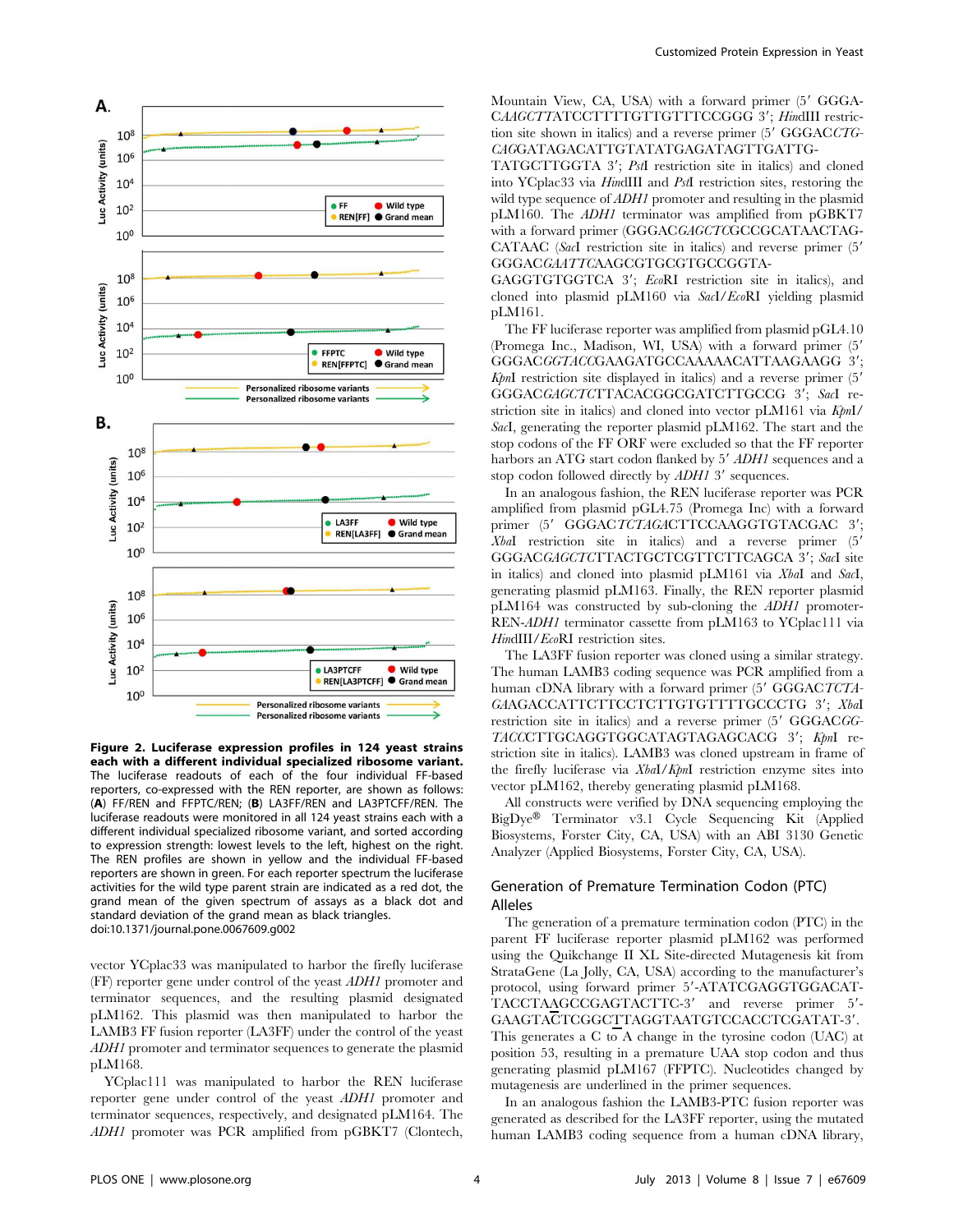

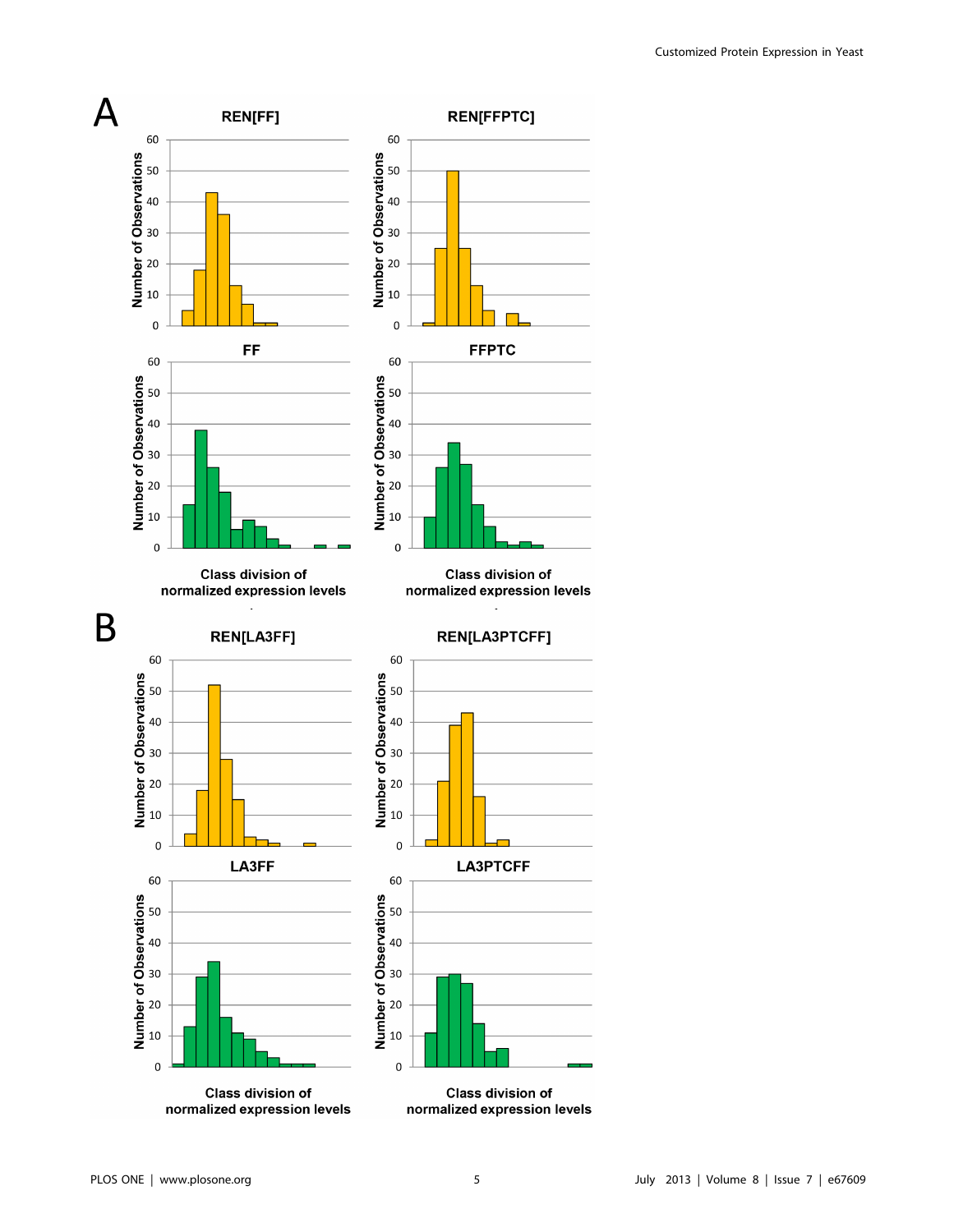Figure 3. Variant ribosome screen detects specialized ribosomes. The histograms displayed show the variability in reporter luciferase readouts obtained in the set of 124 variant ribosome deletion strains, all normalized to grand mean of a given reporter expression spectrum (see Figure 2). The individual reporter readouts are class-divided from left to right into intervals of 0.25 fold relative to the grand mean. The REN readout histograms are in yellow and the individual FF-based reporter histograms are in green. (A): FF/FFPTC luciferase-based constructs; (B) human laminin b3-FF fusion reporter (LA3FF/LA3PTCFF) constructs.

doi:10.1371/journal.pone.0067609.g003

harboring a PTC at codon R635, generating pLM169 (LA3PTCFF) [39].

#### Luciferase Assay

For every experimental setup, the wild type strain and the individual RP EUROSCARF deletion strains were co-transformed with the REN reporter plasmid pLM161 and one or other of the four different FF reporters. This generated co-expressed REN/FF, REN/FFPTC, REN/LA3FF or REN/LA3PTCFF reporter pairs in each strain. The luciferase assays were performed with the Dual-Luciferase® Reporter Assay System and the reagents were prepared as indicated by the supplier (Promega Inc). Yeast cells were grown to exponential phase at  $28^{\circ}$ C in SCura-leu medium. After harvesting, cell concentration was deter-



Figure 4. Correlation between reporter expression levels in the set of variant ribosome strains. The mRNA transcript-specific effects of RP deletion strains generate variability in reporter expression levels. Here each data point corresponds to a pairwise comparison of reporter expression levels in one RP deletion strain, normalized to the mean expression levels of each reporter. (A) A comparison of the differences in expression of the REN reporter paired with the different FF variants. The data points show a tight distribution around a straight line, as is expected since the REN expression constructs were identical in all cases. Outliers are most likely attributable to random errors in the reporter measurements. (B) A pairwise comparisons of the various FF-based luciferase reporters. Here there is a broader distribution indicating that in this case effects other than random error contribute to the deviation of the data points from a straight line e.g. specific regulation of the individual reporters in the different RP deletion strains.

doi:10.1371/journal.pone.0067609.g004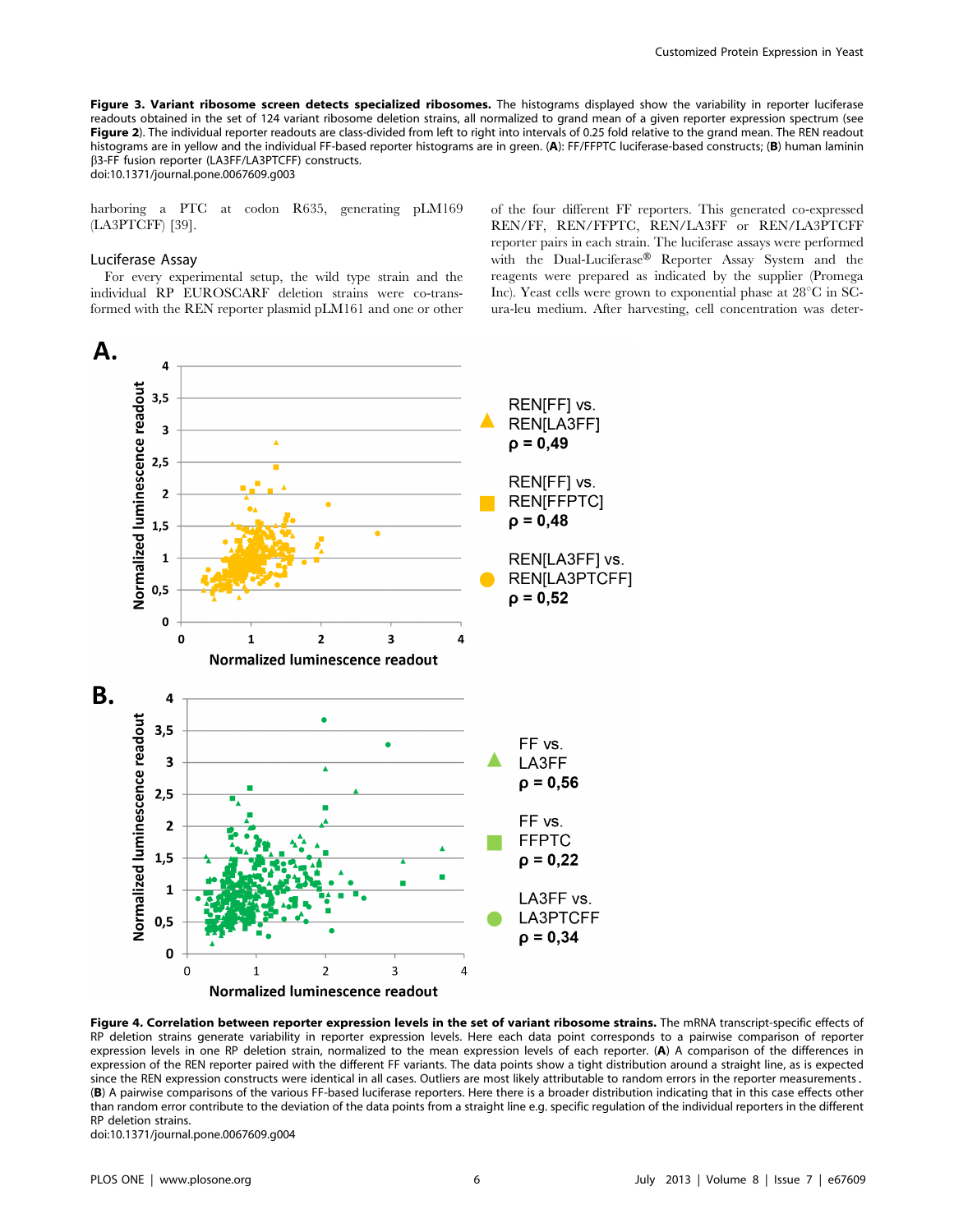mined using a CASY Model TT cell counter (Roche Diagnostics, Applied Sciences, Vienna, Austria) to analyse an equal amount of  $1\times10^{7}$  cells for each experiment. After centrifugation of the cell suspension, the resulting supernatant was removed and cells were lysed by dissolving in 1 ml of  $1\times$  passive lysis buffer (PLB) for 30 min at room temperature. After centrifugation to remove cell debris,  $20 \mu$  of the lysate were transferred into a black  $\&$  white 96 multiwell isoplate (Perkin Elmer, Waltham, MA, USA) and luminescence measurements were performed with the Glomax Multi luminometer (Promega Inc., Madison, WI, USA). For the FF and the REN reactions 50 µl of LAR II and 50 µl Stop & Glo<sup>®</sup>, respectively, were automatically injected into the lysate. After a lag time of 2 sec upon substrate addition, luminescence signals were integrated for 10 sec. To be able to perform descriptive and interference statistical analysis, measurements were performed using two biological replicates each in triplicate to give a sum of six recordings for the respective REN and FF luminescence reporter pairs in every RP deletion strain.

The experimental conditions used were able to report luminescence signals within the linear range for both co-transformed FF and REN reporter activities  $(2\times10^7$  and  $1\times10^8$  luminescence counts, respectively) and in addition, luminescence readouts for FFPTC, LA3FF and LA3PTCFF reporters were approximately  $4 \times 10^3$ ,  $2 \times 10^4$  and  $3 \times 10^3$ , respectively. These latter levels of luciferase activity are above limit of detection and limit of quantification which, for the FF and REN reporter background signals, were approximately  $5\times10^{1}$  and  $3\times10^{2}$ , respectively.

#### Statistical Analysis

The individual reporter luciferase readouts were subjected to outlier statistics using the Shapiro-Wilks test (employing MS Excel), which is a thorough test for the normality of the obtained data. The descriptive statistics were performed employing Sigmastat 3.1 (Table S2). Multiple comparisons of the individual mean readouts of the respective reporter readouts against the grand mean were performed using an ANOVA test (Holm-Sidak method;  $P = 95\%$ ; alpha = 0.001) and are shown in **Table S3** and documented in Tables S4–S11. Values significantly different from the grand mean were then checked for being lower or higher (i.e. to find RP deletion strains which favour lower and higher expression levels of luciferase reporters) and these are documented in Table S12. Also, the data for every individual reporter signal was normalized to the grand mean of the respective reporter readouts in all ribosomal deletion strains and plotted as histograms. For the comparison of two different normalized data points for a given deletion strain (for example comparison of REN in the background of FF to REN in the background of FFPTC), the data were plotted into a two dimensional graph and the Pearson product moment was calculated using MS Excel.

#### RT-PCR

A 50 ml yeast cell culture was grown in SC-ura-leu medium to an  $OD_{600} = 0.7{\text -}0.8$  and cells were harvested by centrifugation (1000 g, 5 min,  $4^{\circ}$ C). RNA was extracted from these cells using the Qiagen RNeasy® Mini Kit (Qiagen, Hamburg, Germany) according to the manufacturer's protocol and using Zymolyase (10 mg/ml) (Seikagaku Corporation, Tokyo, Japan) to remove cell walls. Efficient DNAse digestion during RNA isolation was achieved using the Qiagen RNAse-free DNAse Kit (Qiagen, Hamburg, Germany).

The following primers were used for monitoring the intactness of the LA3FF and LA3PTCFF mRNA coding sequences, respectively. The primers used for generating cDNAs are underlined within a given pair of primers, used for RT-PCR. Primer pair (1) LA3FF 5' (LG873 GGGGGAGATCA-CAAACTTGA forward, LG874 GTGCTGGCAGACACAGA- $CAT$  reverse), primer pair  $(2)$  LA3FF  $3'$  (LG 875 AA-GATGTGGTTGGGAACCTG forward, LG876 ATCCGTGTCCAGAAGTCACC reverse), primer pair (3) FF 39 (LG885 GGACTTGGACACCGGTAAGA forward, LG886 GAAGAAGTGCTCGTCCTCGT reverse), actin primer pair (LG881 ACATCGTTATGTCCGGTGGT forward, LG882 AGATGGACCACTTTCGTCGT reverse). Primer pair (4) REN 3' (LG 879 TAGACGGCCTACCCTCTCCT forward, LG880 CATTTCATCTGGAGCGTCCT reverse) was used in the same fashion to evaluate the REN luciferase mRNA.

Generation of cDNAs was performed with the Thermo Scientific RevertAid<sup>TM</sup> H Minus First Strand cDNA Synthesis Kit (Thermo Scientific, Waltham, MA, USA).  $1 \mu$ g of isolated RNA and 40 pmol of each primer LG874, LG876, LG886, LG882 and LG880 were diluted in a total volume of  $19 \mu l$  with RNAse-free water, incubated at  $68^{\circ}$ C for 5 min and then cooled on ice for 5 min. 6  $\mu$ l aliquots of a 5×MMLV reaction buffer (250 mM Tris-HCl (pH 8.3), 250 mM KCl, 20 mM MgCl<sub>2</sub>, 50 mM DTT), 2  $\mu$ l dNTP (10 mM), 1  $\mu$ l RNAse-free water, 1  $\mu$ l RiboLock<sup>TM</sup> RNAse inhibitor (20 U/µl) and 1 µl MMLV reverse transcriptase  $(200 \text{ U/}\mu\text{I})$  were added and the resulting RNA/ primer mix was incubated at  $42^{\circ}$ C for 80 min, followed by addition of 10  $\mu$ l NaOH (0.1 M) and further incubation at 70<sup>°</sup>C for 10 min. Finally, for neutralization 10  $\mu$ l HCl (0.1 M) was added to each reaction and the resulting cDNA was stored at  $-20^{\circ}$ C prior to use.

RT-PCR was performed using a Rotorgene RG-3000 Realtime thermal cycler (Corbett Research, Mortlake, NSW, Australia) and the  $2 \times$  GoTaq® qPCR Master Mix from Promega (Promega Inc). The cDNA stock was diluted 1:10 and the RT-PCR mastermix was prepared by addition of  $0.6 \mu$ l primer solution (10 pmol/  $\mu$ l) to 5  $\mu$ l GoTaq® qPCR Master Mix. Finally 5  $\mu$ l of diluted cDNA  $(1:10)$  and 5 µl qPCR/primer mix were used to perform RT-PCR runs according to the following reaction conditions: hold (95 $\mathrm{^{\circ}C}$ , 4 min), then cycling (denaturation 95 $\mathrm{^{\circ}C}$ , 10 sec; annealing 61<sup>°</sup>C, 15 sec; elongation 72<sup>°</sup>C, 20 sec) for 50 cycles. Results were analyzed with Rotorgene 6 software (Corbett research, Mortlake, NSW, Australia), using a threshold value of 0.08 and MS Excel for calculation of  $\Delta$ ct values and diagrams.

#### Results and Discussion

This study employed a series of yeast strains based on the diploid BY4743, with each strain being heterozygous for a specific RPL (RP of the large subunit) or RPS (RP of the small subunit) gene deletion. Each strain would therefore be expected to have a sub-population of 'specialized' ribosomes as a consequence of reductions in RP gene dosage, but not to exhibit complete absence of a given RP in this strain. In this way, minimal interference with overall ribosome function can be achieved, comparable to the partial inactivation of a ribosomal protein in nature by posttranslational modification [40]. This approach excludes the use of haploid RP gene deletions as these would generate ribosomes completely devoid of a given ribosomal protein. However, loss of non-essential single copy RPs as well as loss of one RP protein paralogue, may reduce cellular viability [41].

In each of the 124 strains we systematically quantified the translation of four different FF luciferase-based reporter mRNAs (Figure 1). These reporters consisted of wild type FF, an FF derivative harboring a premature termination codon (FFPTC) at codon 53, a human laminin  $\beta$ 3-FF fusion reporter (LA3FF) and a derivative of this fusion containing a premature termination codon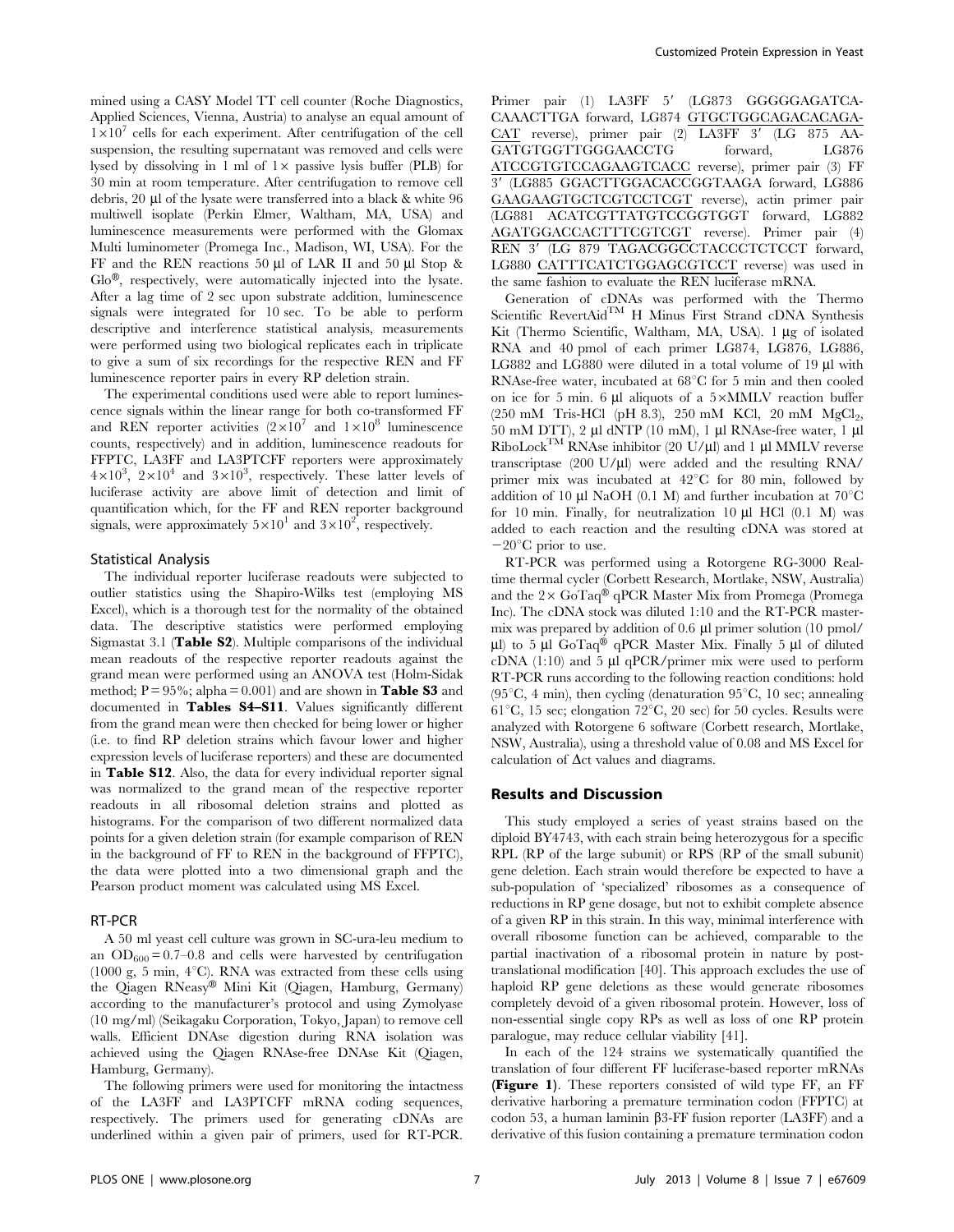

Figure 5. The location of specialized RPs on the yeast ribosome on the small (A) and large (B) ribosomal subunits. (A) On the small ribosomal subunit (SSU) RPs that increase translation of REN and FF reporter, but not PTC reporter mRNAs are highlighted in green. (B) The location of a RP on the large ribosomal subunit (LSU) that gave increased LAMB3-PTC reporter mRNA translation is highlighted in green. NB: Ribosome structure information [48]: USCF Chimera; PDB models: 3IZS, 3IZF, 3IZB and 3IZE. doi:10.1371/journal.pone.0067609.g005

at codon 635 in the LA3 sequence (LA3PTCFF). As an independent control, the levels of a wild type REN luciferase mRNA were also assayed in the same co-transformed cells. All REN and FF reporters were engineered to have identical 5' and 3' untranslated regions (UTRs), derived from the yeast ADH1 mRNA.

Human laminin  $\beta$ 3 (encoded by the LAMB3 gene) was chosen for this study because defects in the synthesis of this protein caused by premature termination codons (PTCs) have been associated with severe forms of the devastating blistering skin disease Epidermolysis bullosa (EB) that present with extremely sensitive skin and fragile epithelial lining of the gut and internal organs [39]. A number of other human genetic diseases that are due to PTCs (e.g. forms of Muscular Dystrophy and Cystic Fibrosis) have been treated with aminoglycoside antibiotics that stimulate translational readthrough of the PTC to produce a therapeutically beneficial level of the full length protein [42]. However, the severe side effects of these drugs on the kidney and ear mean that such antibiotic treatment is not well tolerated [43]. We were interested in exploring the potential of selective translation of LAMB3-PTC mRNA in order to generate full length LAMB3 protein via modification of ribosome composition as a potential route for treating EB and other genetic disease caused by PTCs.

To monitor the functionality of the various FF and REN luciferase reporters and to investigate any possible changes in their expression in the different specialized ribosome yeast strains, we first optimized and validated their luminescence readouts in wild type cells. To provide meaningful data sets for statistical analysis, two biological replicates each with three individual luciferase measurements were assayed individually for each reporter throughout the study (see Materials & Methods). The mean REN luminescence readout when co-expressed in the presence of each of the four FF-based reporters was approximately  $2 \times 10^8$ relative light units (RLU) for all four strains (Table 1). The mean luminescence readouts for the FF, FFPTC, LA3FF and LA3PTCFF reporters were  $1.6\times10^7$ ,  $3.3\times10^3$ ,  $1\times10^4$  and  $2.6\times10^{3}$  RLU respectively. Such a difference in luciferase signal strength between REN and FF reporters has been reported by others [44]. The relatively low levels of luciferase activity for the LA3FF reporter is a common feature of such large heterologous reporters in yeast (e.g. [45] but the levels nevertheless are significantly above background levels and are clearly detectable (Table 1). Importantly, the luciferase readouts document faithful execution of the PTC signal in the prototypic FF/FFPTC reporters. For the LA3FF/LA3PTCFF reporters, a smaller but nevertheless significant reduction of 75% in luciferase activity was observed. Endogenous readthrough of termination codons in yeast mRNAs can vary over a wide range and depend on the termination codon and its nucleotide context [46] as was observed for the two PTC reporters used here. Equivalent levels of readthrough of a termination codon have been reported in yeast with natural termination codons [47].

To exclude the possibility that the low LA3FF and LA3PTCFF protein expression levels resulted from the expression of fragmented mRNAs, we performed RT-PCR employing successive primer pairs covering the complete LA3FF and LA3PTCFF sequences (Figure S1). This revealed that both the LA3FF and LA3PTCFF mRNAs were present in wild type BY4743 cells as complete mRNAs and therefore the 75% reduction in LA3PTCFF protein levels compared to the LA3FF levels most likely reflects a post-transcriptional event i.e. termination of translation by the PTC signal and the subsequent failure to translate the downstream FF luciferase ORF.

The luminescence readouts from the four individual FF-based reporters each in the presence of REN, were then determined in 124 different diploid yeast strains each carrying a knockout of one of the two copies of a given single copy or duplicated RPL or RPS gene (Figures 1 & 2; Table S1). A standardized growth regime was used for all strains as described in Materials and Methods. After a detailed descriptive statistical analysis (Table S2), the luminescence readouts were sorted according to increasing expression levels of the individual FF and REN reporters. For all individual reporters, co-expressed as REN and FF pairs, we observed that the different ribosome variants generated a continuum of luciferase readouts over a several-fold range (Figure 2). The levels of activity for the co-expressed FF and REN reporters in the wild type parent strain always fell within the range of expression readouts for the different RPL/RPS deletion strains and within the standard deviation of the grand mean as shown (Figure 2, Table S3).

To identify ribosomal variants that showed a significant increase or decrease for a given reporter expression signal, we next established whether the respective spectra of luminescence readouts observed for each of the different reporters were consistent for a given ribosomal variant. A histogram analysis indicated that the expression spectra observed were distinct for each of the four FF-based mRNAs, while for the REN reporter, a similar spectrum was observed irrespective of which FF-based reporter was being co-expressed in the same cell (Figure 3).

We next generated correlation plots of observed differences between the different REN/FF reporter combinations to establish whether the spread of observed expression levels for each of the REN and FF reporters was due to random variation or to potential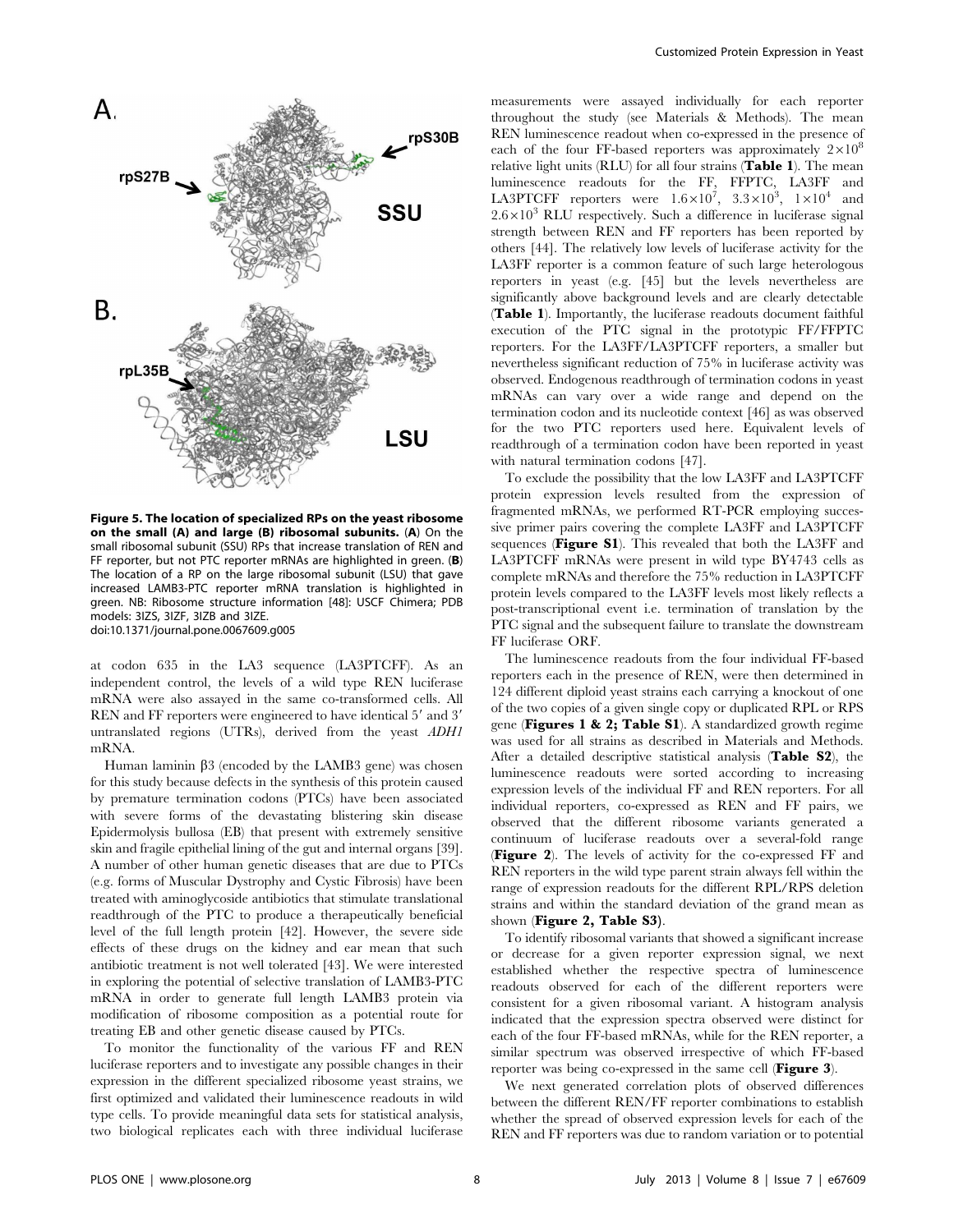functional differences between ribosomes in the different deletion strains (Figure 4). All the data were normalized to the grand mean of the respective readouts across all 124 strains to facilitate comparison. Such correlation plots allowed for a pair wise comparison of reporter expression levels in individual strains. The resulting normalized REN correlation plots indicated a high correlation between all REN reporters used in the co-transformations ( $\rho \pm 0.5$ ), meaning that the expression levels of the REN reporters in the background of different FF co-transformants were similar in a given strain and thereby largely independent of the identity of the co-expressed FF-based reporter. Interestingly, correlation of the FF reporters with their PTC derivatives showed a low correlation ( $\rho \pm 0.25$ ) indicating that distinct specialized ribosome strains exist which preferentially increase or decrease translation of a given FF reporter mRNA, while leaving its PTC derivative unaltered and vice versa. Also, the correlation plot of the normalized FF set versus the normalized LA3FF set indicated an increased correlation of  $\rho$  > 0.5, faithfully documenting translation of the identical FF coding sequence shared by the FF and LA3FF reporters.

To identify which 'specialized ribosomes' specifically increased or decreased the translation of a given luciferase reporter mRNA, we performed interference statistics (variance analysis) (Tables **S4–S11**). Variance analyses (ANOVA,  $\alpha = 0.001$ ) of validated sample size, mean expression value and standard deviations revealed specialized ribosomal variants that differed significantly from the grand mean with respect to low or high reporter expression levels  $(p = 0.95)$ . This identification of selected subsets of ribosomal variants which significantly decreased or increased the translation of the respective luciferase reporter mRNAs adds further support to the proposal of the existence of a ''ribosome code'' [17]. This statistical analysis also revealed a significant cohort of ribosomal variants which showed little deviation from the grand mean expression level irrespective of the reporter mRNA under investigation. Therefore a significant fraction of the specialized ribosome subpopulations generated here did not impact on the ability to alter translation of any of the REN or FF mRNAs. This suggests the existence of a set of RPs not involved in any specialized mRNA translation.

A list of candidate specialized ribosomes with increasing specificity for the translation of a given reporter mRNA was assembled (Table S12) and selected candidates, rpS27B, rpS30B and rpL35B were mapped on to the 3D structure of the yeast ribosome [48] (Figure 5). Interestingly, all of the RP candidates so identified are encoded by paralogous genes, with the respective paralogue having no significant effect on translation of any reporter mRNA (rpL35A, Tables S5-S11) or with nonsignificant alterations of reporter mRNAs (rpS27, rpS30 Table S2). The differential role of paralogous ribosomal proteins in translational control has been noted before [17]. Furthermore, it has been speculated, that while the position of the encoded protein on the ribosome, which is the same for both paralogues, may indeed determine translation associated functions, distinct roles for the paralogues may arise from subpopulations of paraloguespecific ribosomes, confined to distinct cellular compartments [49].

The positions of candidate RPs, rpS27B and rpS30B, are indicated on the SSU of the yeast ribosome, viewed from the inter subunit side, in Figure 5A. Specialized ribosomes with deficiencies in RPS27B and RPS30B, respectively, lead to a significant increase in the expression of all reporters tested except the PTC mutant variants (Table S12). These two RPs are located at the rim of the SSU (Figure 5A) in a region which shows increased flexibility during translation elongation [48]. RPs interacting with rRNA tracts involved in the elongation step of translation are known to modulate the rate of translation elongation [50]. This may be a consequence of an RP-mediated, subtle reconfiguration of rRNA tracts involved in translation elongation and hence may provide a mechanistic explanation for increase in translational efficiency in these mutants [50,51].

Of what value is the discovery that experimentally engineering the formation of 'specialized' ribosomes can be used to modify the synthesis of target proteins at the post-transcriptional level? One approach would be to exploit an RNAi-based strategy to generate analogous variant ribosomes in mammalian cells and then screen for those knockdowns that show elevated levels of expression of high value protein biopharmaceuticals.

There might also be medical applications of such strategies. For example, in this study we show that the yeast strain with a subpopulation of specialized ribosomes resulting from decreased levels of the RPL35B-encoding gene (Figure 5B), showed a near twofold increase in the expression level of the LA3PTCFF reporter compared to the wild type (Table S12) despite the fact that LA3PTCFF mRNA levels in comparison to WT were only slightly reduced in the RPL35B deletion mutant (Figure S1). Importantly, the translation of all other reporter mRNAs, including the FFPTC reporter, was largely unaltered in this strain. Interestingly, the rpL35B protein, like the candidates on the small subunit, is accessible to different molecular environments, as it is located on the solvent side of the LSU, at the site where the nascent protein chain leaves the ribosome through the protein exit tunnel. However, most of the RPs on the LSU are exposed to the solvent side, but only the rpL35 proteins contact rpL25 and rpL39 [52]. These proteins in turn interact with and modify the nascent protein exit tunnel during ribosome stalling [52], a process also observed when a PTC codon is encountered in the A-site of the ribosome. The protein exit tunnel is flexible and may be functionally altered to support increased readthrough of premature termination codons by long-range interactions between the ribosomal subunits [53]. Interestingly, rpL36A, the reduced copy number of which selectively increases FFPTC expression but not LA3PTCFF expression also contacts the protein exit tunnel, albeit at a site different from rpL35B [27]. These observations suggest a ribosomal code for customized PTC readthrough. Indeed, there are additional RPs that modulate dynamics of the protein exit tunnel, which are not in contact with rpL35B or rpL36 [52]. This suggests, that these RPs might serve as regulators for other PTCcontaining mRNAs. Thus, our findings confirm that the rational modification of a eukaryotic ribosome can customize increased translation of a specific, disease-associated mRNA and may represent a novel therapeutic strategy for the future.

The use of a specialized ribosome screen as described here can also be used to complement other studies on the functional specialization of ribosomes in bacteria and eukaryotes. For example, manipulation of ribosome structure and function by engineering rRNA tracts or the translation machinery to direct mRNA-specific protein synthesis may reveal unprecedented insights into molecular mechanisms controlling translation, but may have functional consequences for bulk translation, possibly leading to host cell death [12,34,35]. However, each specialized ribosome used in our screen would be distinguished by a subtle structural and possibly functional alteration in the ribosome that leads to a change within the dynamic range of the translation machinery (Figure 2). This could, for example, result in increasing translation elongation efficiency of canonical sequences, as in the case of rpS27B and rpS30B specialized ribosomes, or favor readthrough of a distinct PTC mutation, as in the case of rpL35B specialized ribosomes. We anticipate that the RPs, including modified forms thereof e.g. phosphorylated species,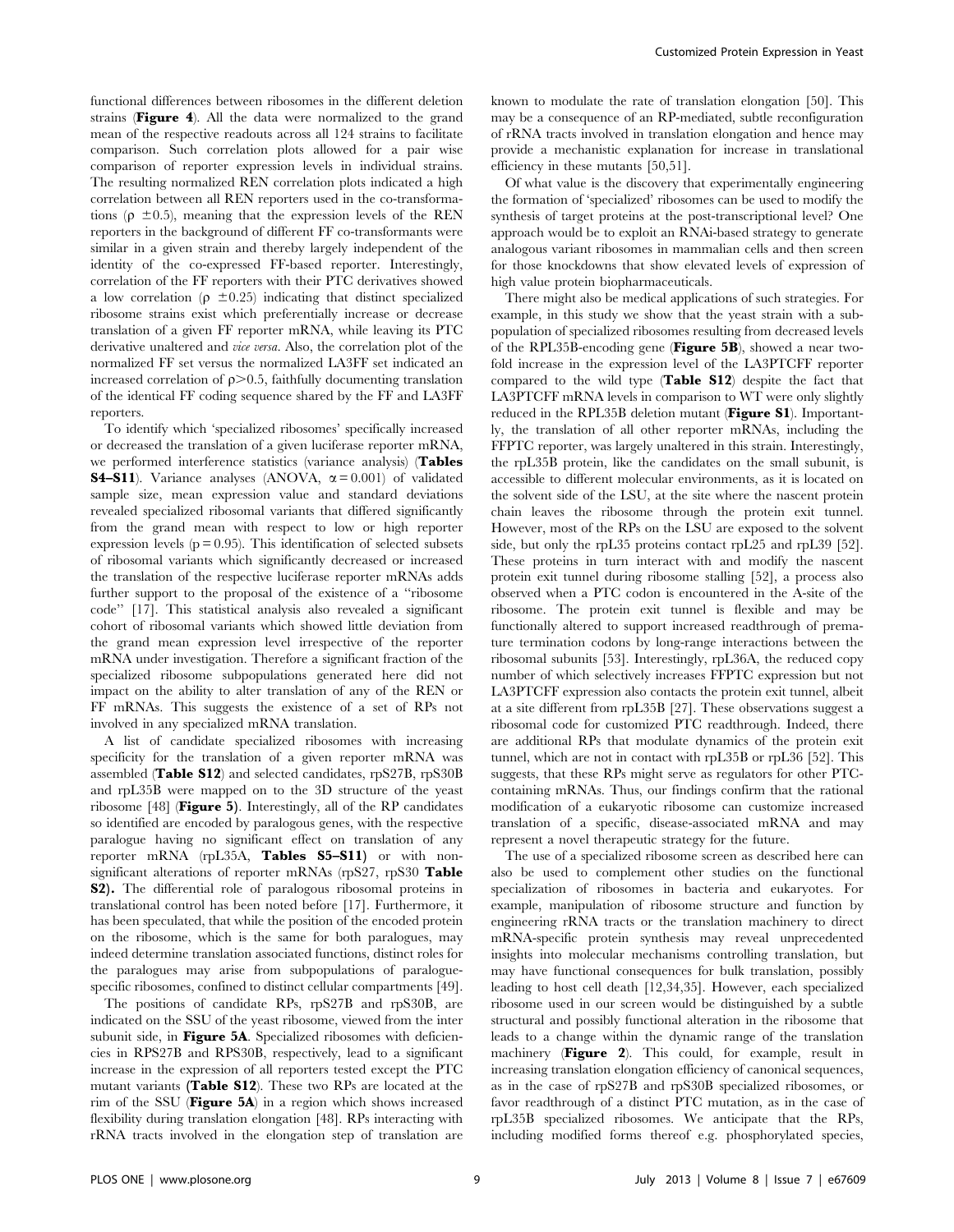represent a vast functional space for changing the dynamic of target mRNA translation.

#### Supporting Information

Figure S1 Stability and integrity of LA3FF and LA3PTCFF mRNAs. (A) mRNA constructs monitored by RT-PCR are depicted. The positions of the primer pairs are indicated (1) to (4). (B) RT-PCR results obtained for the parental BY4743 strain expressing either the LA3FF or the LA3PTCFF mRNAs as described in Materials and Methods. The y-axis shows the original fold expression  $\Delta$ ct-values. Results for primer pairs (1), (2) and (3) for the LA3FF construct and for the LA3PTCFF constructs are depicted as grey bars, respectively. (C) The same analysis as shown in (B) but this time carried out in the +/rpL35B deletion strain with the corresponding RT-PCR results for the LA3FF and LA3PTCFF mRNA constructs shown. For comparison, primer pair (4) was used to monitor expression levels of the REN coding sequence. The RT-PCR experiments were performed in triplicate assays and the values represent the mean  $\pm$  s.d. for three experiments. (PDF)

Table S1 Listing of large (LSU) and small (SSU) subunit variant RP deletion strains. (XLSX)

Table S2 Descriptive statistical analysis of luciferase reporter readout data.

(XLSX)

Table S3 Grand mean of reporter expression profiling. (XLSX)

Table S4 One way analysis of variance of FF reporter readouts.

(DOCX)

Table S5 One way analysis of variance of FFPTC reporter readouts. (DOCX)

#### References

- 1. Barrett LW, Fletcher S, Wilton SD (2012) Regulation of eukaryotic gene expression by the untranslated gene regions and other non-coding elements. Cell Mol Life Sci.
- 2. Peltz SW, Welch EM, Trotta CR, Davis T, Jacobson A (2009) Targeting posttranscriptional control for drug discovery. RNA Biol 6: 329–334.
- 3. Angov E (2011) Codon usage: nature's roadmap to expression and folding of proteins. Biotechnol J 6: 650–659.
- 4. Angov E, Legler PM, Mease RM (2011) Adjustment of codon usage frequencies by codon harmonization improves protein expression and folding. Methods Mol Biol 705: 1–13.
- 5. Wilson DN (2009) The A-Z of bacterial translation inhibitors. Crit Rev Biochem Mol Biol 44: 393–433.
- 6. Steitz TA (2008) A structural understanding of the dynamic ribosome machine. Nat Rev Mol Cell Biol 9: 242–253.
- 7. Wilson DN, Doudna Cate JH (2012) The structure and function of the eukaryotic ribosome. Cold Spring Harb Perspect Biol 4.
- 8. Spahn CM, Beckmann R, Eswar N, Penczek PA, Sali A, et al. (2001) Structure of the 80S ribosome from Saccharomyces cerevisiae–tRNA-ribosome and subunitsubunit interactions. Cell 107: 373–386.
- 9. Sonenberg N, Hinnebusch AG (2009) Regulation of translation initiation in eukaryotes: mechanisms and biological targets. Cell 136: 731–745.
- 10. Wang K, Neumann H, Peak-Chew SY, Chin JW (2007) Evolved orthogonal ribosomes enhance the efficiency of synthetic genetic code expansion. Nat Biotechnol 25: 770–777.
- 11. Thyer R, Filipovska A, Rackham O (2013) Engineered rRNA enhances the efficiency of selenocysteine incorporation during translation. J Am Chem Soc 135: 2–5.
- 12. Neumann H, Wang K, Davis L, Garcia-Alai M, Chin JW (2010) Encoding multiple unnatural amino acids via evolution of a quadruplet-decoding ribosome. Nature 464: 441–444.

Table S6 One way analysis of variance of LA3FF reporter readouts. (DOCX)

Table S7 One way analysis of variance of LA3PTCFF reporter readouts.

(DOCX)

Table S8 One way analysis of variance of REN[FF] reporter readouts. (DOCX)

Table S9 One way analysis of variance of REN[FFPTC] reporter readouts.

(DOCX)

Table S10 One way analysis of variance of REN[LA3FF] reporter readouts. (DOCX)

Table S11 One way analysis of variance of RE-N[LA3PTCFF] reporter readouts. (DOCX)

Table S12 Heat map of specialized ribosome strains with increasing specificity to increase LAMB3-PTC expression, while leaving expression of the other reporters largely unaltered.

(XLSX)

#### Acknowledgments

We thank all members of the Breitenbach-Koller, Bauer and Tuite laboratories for valuable discussion.

#### Author Contributions

Conceived and designed the experiments: LB-K JWB HH MFT. Performed the experiments: CB OH BW MW TK AK. Analyzed the data: BW TvdH. Contributed reagents/materials/analysis tools: JWB HH LB-K MFT TvdH MB. Wrote the paper: LB-K MFT JWB MB.

- 13. Filipovska A, Rackham O (2013) Specialization from synthesis: How ribosome diversity can customize protein function. FEBS Lett 587: 1189–1197.
- 14. Moll I, Hirokawa G, Kiel MC, Kaji A, Blasi U (2004) Translation initiation with 70S ribosomes: an alternative pathway for leaderless mRNAs. Nucleic Acids Res 32: 3354–3363.
- 15. Kaberdina AC, Szaflarski W, Nierhaus KH, Moll I (2009) An unexpected type of ribosomes induced by kasugamycin: a look into ancestral times of protein synthesis? Mol Cell 33: 227–236.
- 16. Vesper O, Amitai S, Belitsky M, Byrgazov K, Kaberdina AC, et al. (2011) Selective translation of leaderless mRNAs by specialized ribosomes generated by MazF in Escherichia coli. Cell 147: 147–157.
- 17. Komili S, Farny NG, Roth FP, Silver PA (2007) Functional specificity among ribosomal proteins regulates gene expression. Cell 131: 557–571.
- 18. You T, Coghill GM, Brown AJ (2010) A quantitative model for mRNA translation in Saccharomyces cerevisiae. Yeast 27: 785–800.
- 19. Wolfe KH, Shields DC (1997) Molecular evidence for an ancient duplication of the entire yeast genome. Nature 387: 708–713.
- 20. Dean EJ, Davis JC, Davis RW, Petrov DA (2008) Pervasive and persistent redundancy among duplicated genes in yeast. PLoS Genet 4: e1000113.
- 21. Kellis M, Birren BW, Lander ES (2004) Proof and evolutionary analysis of ancient genome duplication in the yeast Saccharomyces cerevisiae. Nature 428: 617– 624.
- 22. Connolly K, Culver G (2009) Deconstructing ribosome construction. Trends Biochem Sci 34: 256–263.
- 23. Finkbeiner E, Haindl M, Raman N, Muller S (2011) SUMO routes ribosome maturation. Nucleus 2: 527–532.
- 24. Young BD, Weiss DI, Zurita-Lopez CI, Webb KJ, Clarke SG, et al. (2012) Identification of methylated proteins in the yeast small ribosomal subunit: a role for SPOUT methyltransferases in protein arginine methylation. Biochemistry 51: 5091–5104.